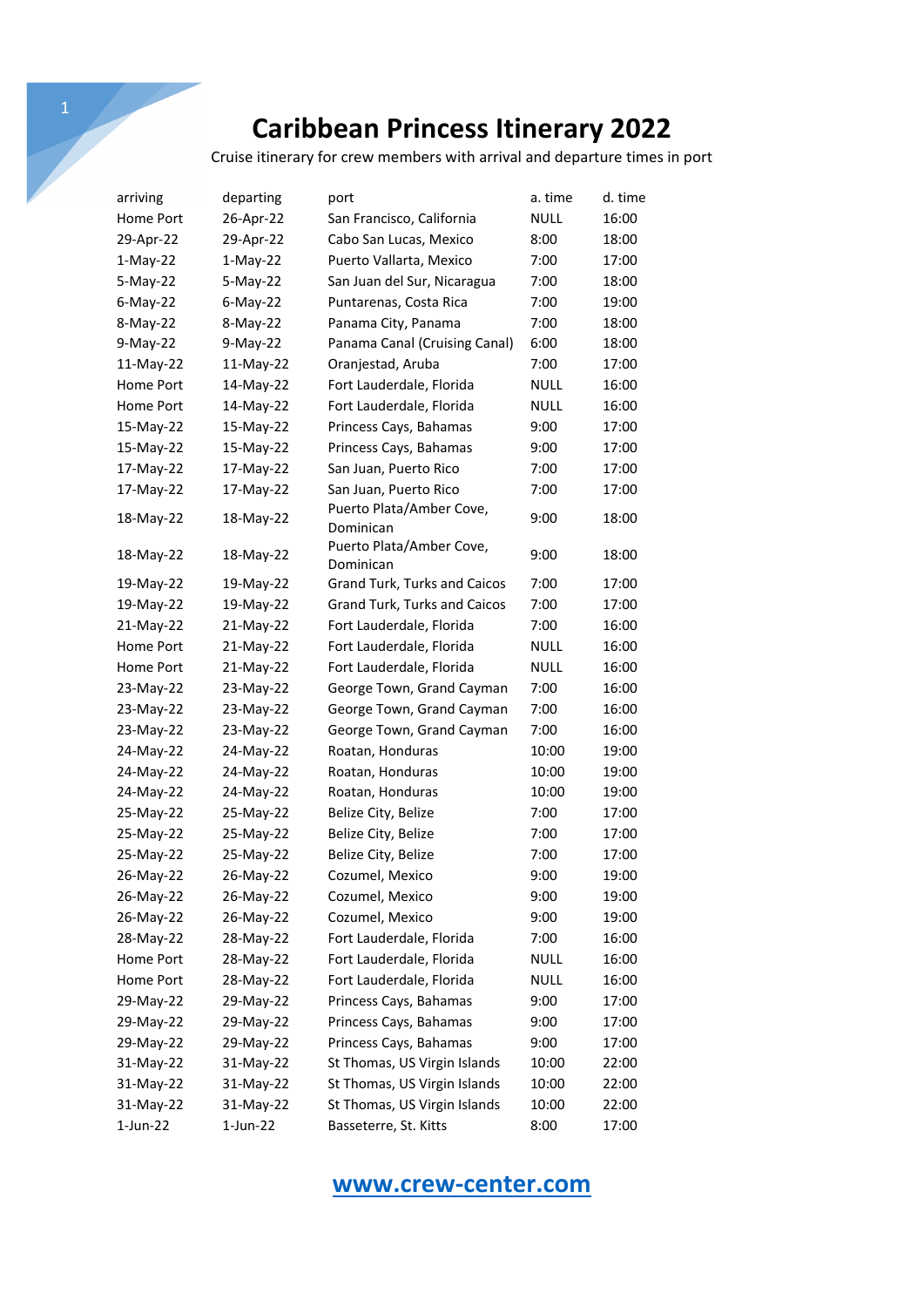Cruise itinerary for crew members with arrival and departure times in port

| 1-Jun-22  | 1-Jun-22    | Basseterre, St. Kitts                 | 8:00        | 17:00 |
|-----------|-------------|---------------------------------------|-------------|-------|
| 1-Jun-22  | $1$ -Jun-22 | Basseterre, St. Kitts                 | 8:00        | 17:00 |
| 4-Jun-22  | 4-Jun-22    | Fort Lauderdale, Florida              | 7:00        | 16:00 |
| Home Port | 4-Jun-22    | Fort Lauderdale, Florida              | <b>NULL</b> | 16:00 |
| Home Port | 4-Jun-22    | Fort Lauderdale, Florida              | <b>NULL</b> | 16:00 |
| 5-Jun-22  | 5-Jun-22    | Princess Cays, Bahamas                | 9:00        | 17:00 |
| 5-Jun-22  | 5-Jun-22    | Princess Cays, Bahamas                | 9:00        | 17:00 |
| 5-Jun-22  | 5-Jun-22    | Princess Cays, Bahamas                | 9:00        | 17:00 |
| 7-Jun-22  | 7-Jun-22    | San Juan, Puerto Rico                 | 7:00        | 17:00 |
| 7-Jun-22  | 7-Jun-22    | San Juan, Puerto Rico                 | 7:00        | 17:00 |
| 7-Jun-22  | 7-Jun-22    | San Juan, Puerto Rico                 | 7:00        | 17:00 |
| 8-Jun-22  | 8-Jun-22    | Grand Turk, Turks and Caicos          | 12:00       | 20:00 |
| 8-Jun-22  | 8-Jun-22    | Grand Turk, Turks and Caicos          | 12:00       | 20:00 |
| 8-Jun-22  | 8-Jun-22    | Grand Turk, Turks and Caicos          | 12:00       | 20:00 |
| 9-Jun-22  | 9-Jun-22    | Puerto Plata/Amber Cove,              | 9:00        | 17:00 |
|           |             | Dominican                             |             |       |
| 9-Jun-22  | 9-Jun-22    | Puerto Plata/Amber Cove,              | 9:00        | 17:00 |
|           |             | Dominican                             |             |       |
| 9-Jun-22  | 9-Jun-22    | Puerto Plata/Amber Cove,<br>Dominican | 9:00        | 17:00 |
| 11-Jun-22 | 11-Jun-22   | Fort Lauderdale, Florida              | 7:00        | 16:00 |
| Home Port | 11-Jun-22   | Fort Lauderdale, Florida              | NULL        | 16:00 |
| 13-Jun-22 | 13-Jun-22   | George Town, Grand Cayman             | 7:00        | 16:00 |
| 13-Jun-22 | 13-Jun-22   | George Town, Grand Cayman             | 7:00        | 16:00 |
| 14-Jun-22 | 14-Jun-22   | Roatan, Honduras                      | 10:00       | 19:00 |
| 14-Jun-22 | 14-Jun-22   | Roatan, Honduras                      | 10:00       | 19:00 |
| 15-Jun-22 | 15-Jun-22   |                                       | 7:00        | 17:00 |
| 15-Jun-22 | 15-Jun-22   | Belize City, Belize                   | 7:00        | 17:00 |
|           |             | Belize City, Belize                   |             |       |
| 16-Jun-22 | 16-Jun-22   | Cozumel, Mexico                       | 9:00        | 19:00 |
| 16-Jun-22 | 16-Jun-22   | Cozumel, Mexico                       | 9:00        | 19:00 |
| Home Port | 18-Jun-22   | Fort Lauderdale, Florida              | <b>NULL</b> | 16:00 |
| Home Port | 18-Jun-22   | Fort Lauderdale, Florida              | <b>NULL</b> | 16:00 |
| 19-Jun-22 | 19-Jun-22   | Princess Cays, Bahamas                | 9:00        | 17:00 |
| 19-Jun-22 | 19-Jun-22   | Princess Cays, Bahamas                | 9:00        | 17:00 |
| 21-Jun-22 | 21-Jun-22   | San Juan, Puerto Rico                 | 7:00        | 17:00 |
| 21-Jun-22 | 21-Jun-22   | San Juan, Puerto Rico                 | 7:00        | 17:00 |
| 22-Jun-22 | 22-Jun-22   | Grand Turk, Turks and Caicos          | 12:00       | 20:00 |
| 22-Jun-22 | 22-Jun-22   | Grand Turk, Turks and Caicos          | 12:00       | 20:00 |
| 23-Jun-22 | 23-Jun-22   | Puerto Plata/Amber Cove,              | 9:00        | 17:00 |
|           |             | Dominican                             |             |       |
| 23-Jun-22 | 23-Jun-22   | Puerto Plata/Amber Cove,<br>Dominican | 9:00        | 17:00 |
| 25-Jun-22 | 25-Jun-22   | Fort Lauderdale, Florida              | 7:00        | 16:00 |
| Home Port | 25-Jun-22   | Fort Lauderdale, Florida              | <b>NULL</b> | 16:00 |
| 27-Jun-22 | 27-Jun-22   | George Town, Grand Cayman             | 7:00        | 16:00 |
| 27-Jun-22 | 27-Jun-22   | George Town, Grand Cayman             | 7:00        | 16:00 |
|           |             |                                       |             |       |
| 28-Jun-22 | 28-Jun-22   | Roatan, Honduras                      | 10:00       | 19:00 |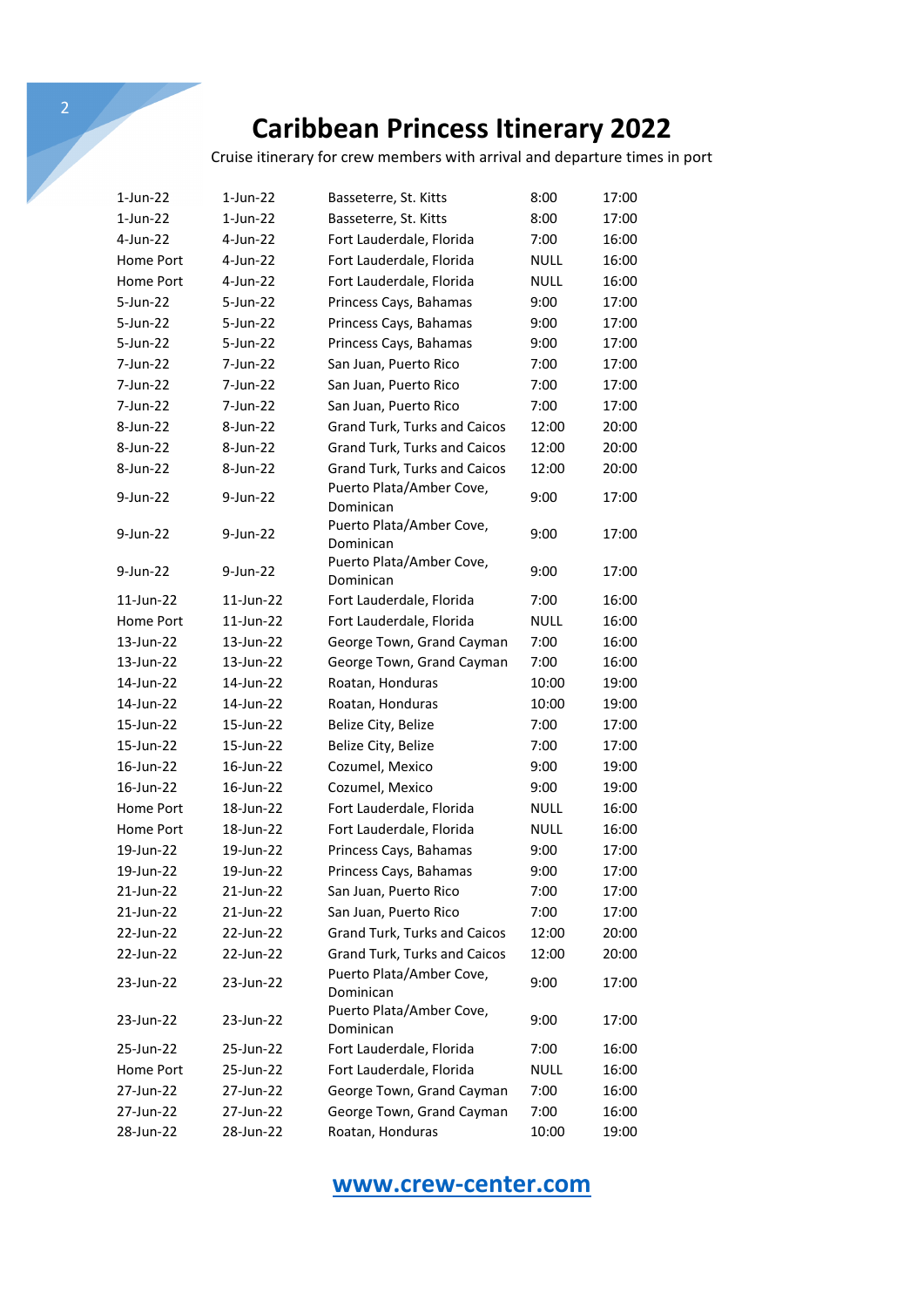Cruise itinerary for crew members with arrival and departure times in port

| 28-Jun-22   | 28-Jun-22   | Roatan, Honduras             | 10:00       | 19:00 |
|-------------|-------------|------------------------------|-------------|-------|
| 29-Jun-22   | 29-Jun-22   | Belize City, Belize          | 7:00        | 17:00 |
| 29-Jun-22   | 29-Jun-22   | Belize City, Belize          | 7:00        | 17:00 |
| 30-Jun-22   | 30-Jun-22   | Cozumel, Mexico              | 9:00        | 19:00 |
| 30-Jun-22   | 30-Jun-22   | Cozumel, Mexico              | 9:00        | 19:00 |
| Home Port   | $2$ -Jul-22 | Fort Lauderdale, Florida     | <b>NULL</b> | 16:00 |
| Home Port   | $2$ -Jul-22 | Fort Lauderdale, Florida     | NULL        | 16:00 |
| $3$ -Jul-22 | 3-Jul-22    | Princess Cays, Bahamas       | 9:00        | 17:00 |
| $3$ -Jul-22 | 3-Jul-22    | Princess Cays, Bahamas       | 9:00        | 17:00 |
| 5-Jul-22    | $5$ -Jul-22 | St Thomas, US Virgin Islands | 10:00       | 22:00 |
| 5-Jul-22    | 5-Jul-22    | St Thomas, US Virgin Islands | 10:00       | 22:00 |
| $6$ -Jul-22 | $6$ -Jul-22 | Basseterre, St. Kitts        | 8:00        | 17:00 |
| $6$ -Jul-22 | $6$ -Jul-22 | Basseterre, St. Kitts        | 8:00        | 17:00 |
| 9-Jul-22    | 9-Jul-22    | Fort Lauderdale, Florida     | 7:00        | 16:00 |
| Home Port   | $9$ -Jul-22 | Fort Lauderdale, Florida     | <b>NULL</b> | 16:00 |
| Home Port   | 9-Jul-22    | Fort Lauderdale, Florida     | <b>NULL</b> | 16:00 |
| 11-Jul-22   | 11-Jul-22   | George Town, Grand Cayman    | 7:00        | 16:00 |
| 11-Jul-22   | 11-Jul-22   | George Town, Grand Cayman    | 7:00        | 16:00 |
| 11-Jul-22   | 11-Jul-22   | George Town, Grand Cayman    | 7:00        | 16:00 |
| 12-Jul-22   | 12-Jul-22   | Roatan, Honduras             | 10:00       | 19:00 |
| 12-Jul-22   | 12-Jul-22   | Roatan, Honduras             | 10:00       | 19:00 |
| 12-Jul-22   | 12-Jul-22   | Roatan, Honduras             | 10:00       | 19:00 |
| 13-Jul-22   | 13-Jul-22   | Belize City, Belize          | 7:00        | 17:00 |
| 13-Jul-22   | 13-Jul-22   | Belize City, Belize          | 7:00        | 17:00 |
| 13-Jul-22   | 13-Jul-22   | Belize City, Belize          | 7:00        | 17:00 |
| 14-Jul-22   | 14-Jul-22   | Cozumel, Mexico              | 9:00        | 19:00 |
| 14-Jul-22   | 14-Jul-22   | Cozumel, Mexico              | 9:00        | 19:00 |
| 14-Jul-22   | 14-Jul-22   | Cozumel, Mexico              | 9:00        | 19:00 |
| 16-Jul-22   | 16-Jul-22   | Fort Lauderdale, Florida     | 7:00        | 16:00 |
| Home Port   | 16-Jul-22   | Fort Lauderdale, Florida     | <b>NULL</b> | 16:00 |
| 17-Jul-22   | 17-Jul-22   | Princess Cays, Bahamas       | 9:00        | 17:00 |
| 17-Jul-22   | 17-Jul-22   | Princess Cays, Bahamas       | 9:00        | 17:00 |
| 19-Jul-22   | 19-Jul-22   | St Thomas, US Virgin Islands | 10:00       | 22:00 |
| 19-Jul-22   | 19-Jul-22   | St Thomas, US Virgin Islands | 10:00       | 22:00 |
| 20-Jul-22   | 20-Jul-22   | Basseterre, St. Kitts        | 8:00        | 17:00 |
| 20-Jul-22   | 20-Jul-22   | Basseterre, St. Kitts        | 8:00        | 17:00 |
| Home Port   | 23-Jul-22   | Fort Lauderdale, Florida     | NULL        | 16:00 |
| 25-Jul-22   | 25-Jul-22   | Norfolk, Virginia            | 9:00        | 21:00 |
| 27-Jul-22   | 27-Jul-22   | New York City, New York      | 7:00        | 19:00 |
| 28-Jul-22   | 28-Jul-22   | Newport, Rhode Island        | 7:00        | 17:00 |
| 29-Jul-22   | 29-Jul-22   | Boston, Massachusetts        | 11:00       | 20:00 |
| 30-Jul-22   | 30-Jul-22   | Bar Harbor, Maine            | 7:00        | 19:00 |
| 31-Jul-22   | 31-Jul-22   | Saint John, New Brunswick    | 7:00        | 16:00 |
| 1-Aug-22    | 1-Aug-22    | Halifax, Nova Scotia         | 9:00        | 18:00 |
| 2-Aug-22    | 2-Aug-22    | Sydney, Nova Scotia          | 9:00        | 17:00 |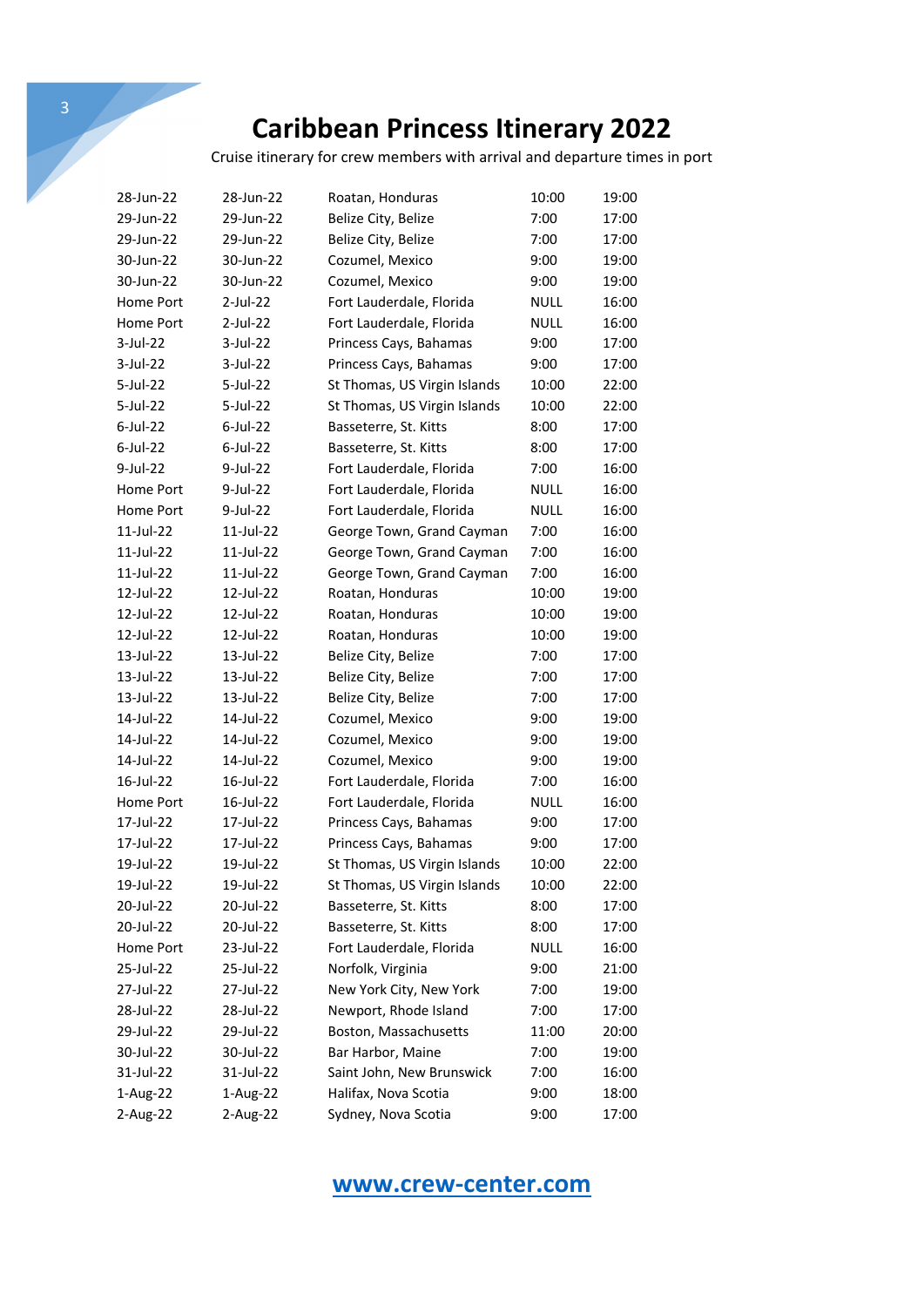Cruise itinerary for crew members with arrival and departure times in port

| Home Port  | 6-Aug-22   | Quebec City, Quebec                    | NULL        | 17:00 |
|------------|------------|----------------------------------------|-------------|-------|
| 7-Aug-22   | 7-Aug-22   | Saguenay, Quebec                       | 7:00        | 17:00 |
| 9-Aug-22   | 9-Aug-22   | Charlottetown, Prince Edward<br>Island | 9:00        | 18:00 |
| 10-Aug-22  | 10-Aug-22  | Sydney, Nova Scotia                    | 7:00        | 16:00 |
| 11-Aug-22  | 11-Aug-22  | Halifax, Nova Scotia                   | 7:00        | 16:00 |
| 12-Aug-22  | 12-Aug-22  | Bar Harbor, Maine                      | 7:00        | 19:00 |
| 13-Aug-22  | 13-Aug-22  | Boston, Massachusetts                  | 7:00        | 22:00 |
| Home Port  | 15-Aug-22  | New York City, New York                | NULL        | 19:00 |
| 17-Aug-22  | 17-Aug-22  | Halifax, Nova Scotia                   | 8:00        | 17:00 |
| 18-Aug-22  | 18-Aug-22  | Sydney, Nova Scotia                    | 8:00        | 17:00 |
| 22-Aug-22  | 22-Aug-22  | Nuuk, Greenland                        | 7:00        | 18:00 |
| 24-Aug-22  | 24-Aug-22  | Qaqortoq, Greenland                    | 7:00        | 18:00 |
| 25-Aug-22  | 25-Aug-22  | Nanortalik, Greenland                  | 7:00        | 18:00 |
| 28-Aug-22  | 28-Aug-22  | St Johns, Newfoundland                 | 8:00        | 17:00 |
| Home Port  | 31-Aug-22  | New York City, New York                | NULL        | 19:00 |
| $1-Sep-22$ | $1-Sep-22$ | Newport, Rhode Island                  | 7:00        | 17:00 |
| $2-Sep-22$ | $2-Sep-22$ | Boston, Massachusetts                  | 11:00       | 20:00 |
| $3-Sep-22$ | $3-Sep-22$ | Bar Harbor, Maine                      | 7:00        | 19:00 |
| 4-Sep-22   | 4-Sep-22   | Saint John, New Brunswick              | 7:00        | 16:00 |
| 5-Sep-22   | 5-Sep-22   | Halifax, Nova Scotia                   | 9:00        | 18:00 |
| $6-Sep-22$ | 6-Sep-22   | Sydney, Nova Scotia                    | 9:00        | 18:00 |
| 7-Sep-22   | 7-Sep-22   | Charlottetown, Prince Edward<br>Island | 7:00        | 16:00 |
| Home Port  | 11-Sep-22  | Quebec City, Quebec                    | <b>NULL</b> | 17:00 |
| 12-Sep-22  | 12-Sep-22  | Saguenay, Quebec                       | 7:00        | 17:00 |
| 14-Sep-22  | 14-Sep-22  | Charlottetown, Prince Edward<br>Island | 9:00        | 18:00 |
| 15-Sep-22  | 15-Sep-22  | Sydney, Nova Scotia                    | 7:00        | 16:00 |
| 16-Sep-22  | 16-Sep-22  | Halifax, Nova Scotia                   | 7:00        | 16:00 |
| 17-Sep-22  | 17-Sep-22  | Bar Harbor, Maine                      | 7:00        | 19:00 |
| 18-Sep-22  | 18-Sep-22  | Boston, Massachusetts                  | 7:00        | 22:00 |
| Home Port  | 20-Sep-22  | New York City, New York                | NULL        | 19:00 |
| 21-Sep-22  | 21-Sep-22  | Newport, Rhode Island                  | 7:00        | 17:00 |
| 22-Sep-22  | 22-Sep-22  | Boston, Massachusetts                  | 11:00       | 20:00 |
| 23-Sep-22  | 23-Sep-22  | Bar Harbor, Maine                      | 7:00        | 19:00 |
| 24-Sep-22  | 24-Sep-22  | Saint John, New Brunswick              | 7:00        | 16:00 |
| 25-Sep-22  | 25-Sep-22  | Halifax, Nova Scotia                   | 9:00        | 18:00 |
| 26-Sep-22  | 26-Sep-22  | Sydney, Nova Scotia                    | 9:00        | 18:00 |
| 27-Sep-22  | 27-Sep-22  | Charlottetown, Prince Edward<br>Island | 7:00        | 16:00 |
| Home Port  | 1-Oct-22   | Quebec City, Quebec                    | <b>NULL</b> | 17:00 |
| 2-Oct-22   | 2-Oct-22   | Saguenay, Quebec                       | 7:00        | 17:00 |
| 4-Oct-22   | 4-Oct-22   | Charlottetown, Prince Edward<br>Island | 9:00        | 18:00 |
| 5-Oct-22   | 5-Oct-22   | Sydney, Nova Scotia                    | 7:00        | 16:00 |
| 6-Oct-22   | 6-Oct-22   | Halifax, Nova Scotia                   | 7:00        | 16:00 |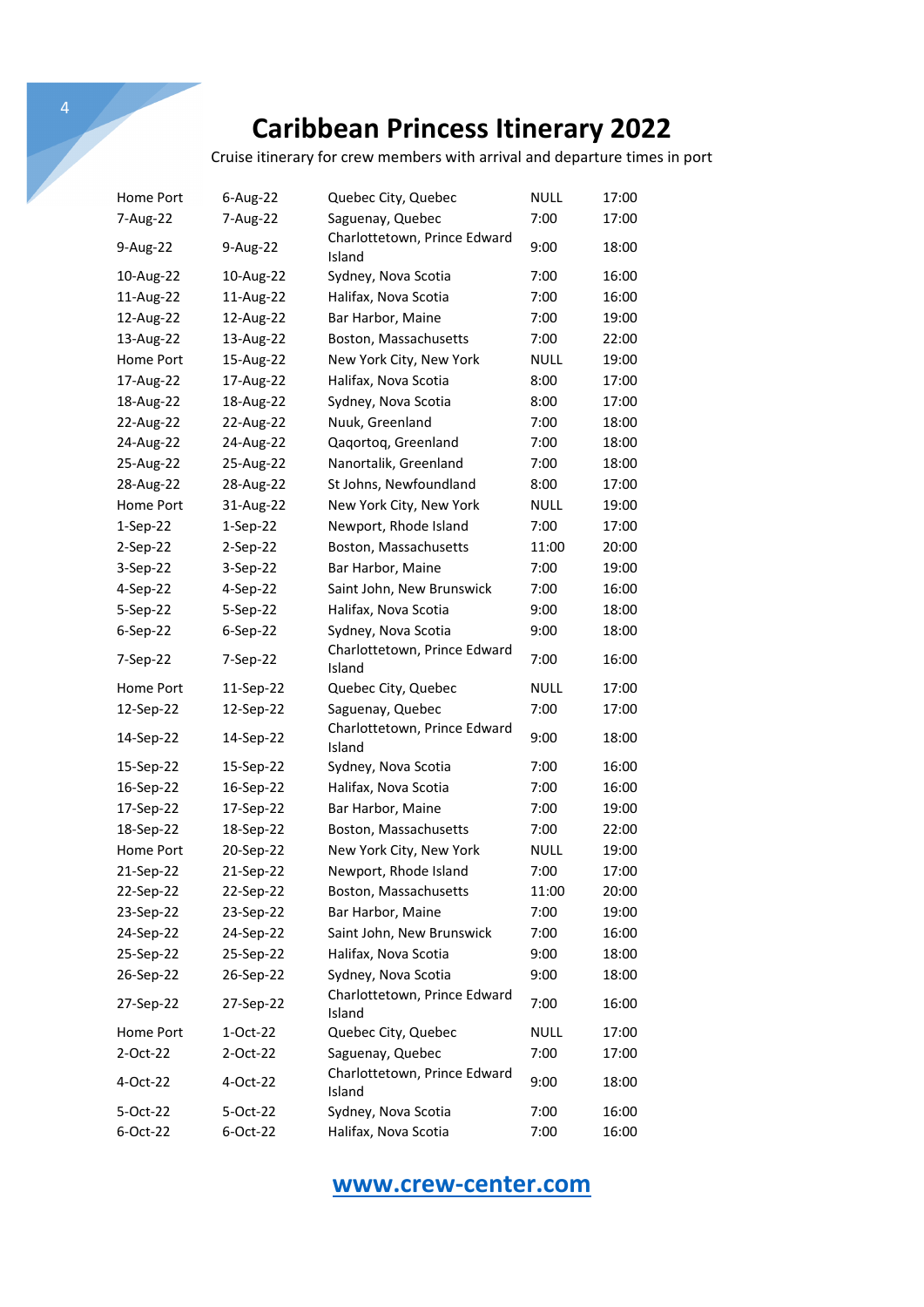Cruise itinerary for crew members with arrival and departure times in port

| 7-Oct-22   | 7-Oct-22   | Bar Harbor, Maine                      | 7:00        | 19:00 |
|------------|------------|----------------------------------------|-------------|-------|
| 8-Oct-22   | 8-Oct-22   | Boston, Massachusetts                  | 7:00        | 22:00 |
| Home Port  | 10-Oct-22  | New York City, New York                | NULL        | 19:00 |
| 11-Oct-22  | 11-Oct-22  | Newport, Rhode Island                  | 7:00        | 17:00 |
| 12-Oct-22  | 12-Oct-22  | Boston, Massachusetts                  | 11:00       | 20:00 |
| 13-Oct-22  | 13-Oct-22  | Bar Harbor, Maine                      | 7:00        | 19:00 |
| 14-Oct-22  | 14-Oct-22  | Saint John, New Brunswick              | 7:00        | 16:00 |
| 15-Oct-22  | 15-Oct-22  | Halifax, Nova Scotia                   | 9:00        | 18:00 |
| 16-Oct-22  | 16-Oct-22  | Sydney, Nova Scotia                    | 9:00        | 18:00 |
| 17-Oct-22  | 17-Oct-22  | Charlottetown, Prince Edward<br>Island | 7:00        | 16:00 |
| Home Port  | 21-Oct-22  | Quebec City, Quebec                    | NULL        | 17:00 |
| 22-Oct-22  | 22-Oct-22  | Saguenay, Quebec                       | 7:00        | 17:00 |
| 23-Oct-22  | 23-Oct-22  | Sept-Iles, Quebec                      | 8:00        | 18:00 |
| 25-Oct-22  | 25-Oct-22  | Sydney, Nova Scotia                    | 7:00        | 16:00 |
| 26-Oct-22  | 26-Oct-22  | Halifax, Nova Scotia                   | 7:00        | 16:00 |
| 27-Oct-22  | 27-Oct-22  | Bar Harbor, Maine                      | 7:00        | 19:00 |
| 28-Oct-22  | 28-Oct-22  | Boston, Massachusetts                  | 7:00        | 16:00 |
| 29-Oct-22  | 29-Oct-22  | Newport, Rhode Island                  | 9:00        | 18:00 |
| 30-Oct-22  | 30-Oct-22  | New York City, New York                | 7:00        | 18:00 |
| $1-Nov-22$ | $1-Nov-22$ | Charleston, South Carolina             | 7:00        | 22:00 |
| Home Port  | $3-Nov-22$ | Fort Lauderdale, Florida               | NULL        | 16:00 |
| 5-Nov-22   | 5-Nov-22   | Falmouth, Jamaica                      | 8:00        | 17:00 |
| 7-Nov-22   | 7-Nov-22   | Cartagena, Colombia                    | 7:00        | 15:00 |
| 8-Nov-22   | 8-Nov-22   | Panama Canal (Cruising Canal)          | 6:00        | 15:30 |
| 8-Nov-22   | 8-Nov-22   | Colon, Panama                          | 16:00       | 19:00 |
| 9-Nov-22   | 9-Nov-22   | Puerto Limon, Costa Rica               | 7:00        | 18:00 |
| 11-Nov-22  | 11-Nov-22  | George Town, Grand Cayman              | 7:00        | 17:00 |
| Home Port  | 13-Nov-22  | Fort Lauderdale, Florida               | NULL        | 16:00 |
| 15-Nov-22  | 15-Nov-22  | Falmouth, Jamaica                      | 8:00        | 17:00 |
| 17-Nov-22  | 17-Nov-22  | Cartagena, Colombia                    | 7:00        | 15:00 |
| 18-Nov-22  | 18-Nov-22  | Panama Canal (Cruising Canal)          | 6:00        | 15:30 |
| 18-Nov-22  | 18-Nov-22  | Colon, Panama                          | 16:00       | 19:00 |
| 19-Nov-22  | 19-Nov-22  | Puerto Limon, Costa Rica               | 7:00        | 18:00 |
| 21-Nov-22  | 21-Nov-22  | George Town, Grand Cayman              | 7:00        | 17:00 |
| Home Port  | 23-Nov-22  | Fort Lauderdale, Florida               | <b>NULL</b> | 16:00 |
| 25-Nov-22  | 25-Nov-22  | Costa Maya, Mexico                     | 8:00        | 18:00 |
| 26-Nov-22  | 26-Nov-22  | Cozumel, Mexico                        | 8:00        | 18:00 |
| Home Port  | 28-Nov-22  | Fort Lauderdale, Florida               | <b>NULL</b> | 16:00 |
| 30-Nov-22  | 30-Nov-22  | George Town, Grand Cayman              | 7:00        | 17:00 |
| 2-Dec-22   | 2-Dec-22   | Cartagena, Colombia                    | 7:00        | 15:00 |
| 3-Dec-22   | 3-Dec-22   | Panama Canal (Cruising Canal)          | 6:00        | 15:30 |
| 3-Dec-22   | 3-Dec-22   | Colon, Panama                          | 16:00       | 19:00 |
| 4-Dec-22   | 4-Dec-22   | Puerto Limon, Costa Rica               | 7:00        | 18:00 |
| 6-Dec-22   | 6-Dec-22   | Falmouth, Jamaica                      | 7:00        | 15:00 |
| Home Port  | 8-Dec-22   | Fort Lauderdale, Florida               | <b>NULL</b> | 16:00 |
|            |            |                                        |             |       |